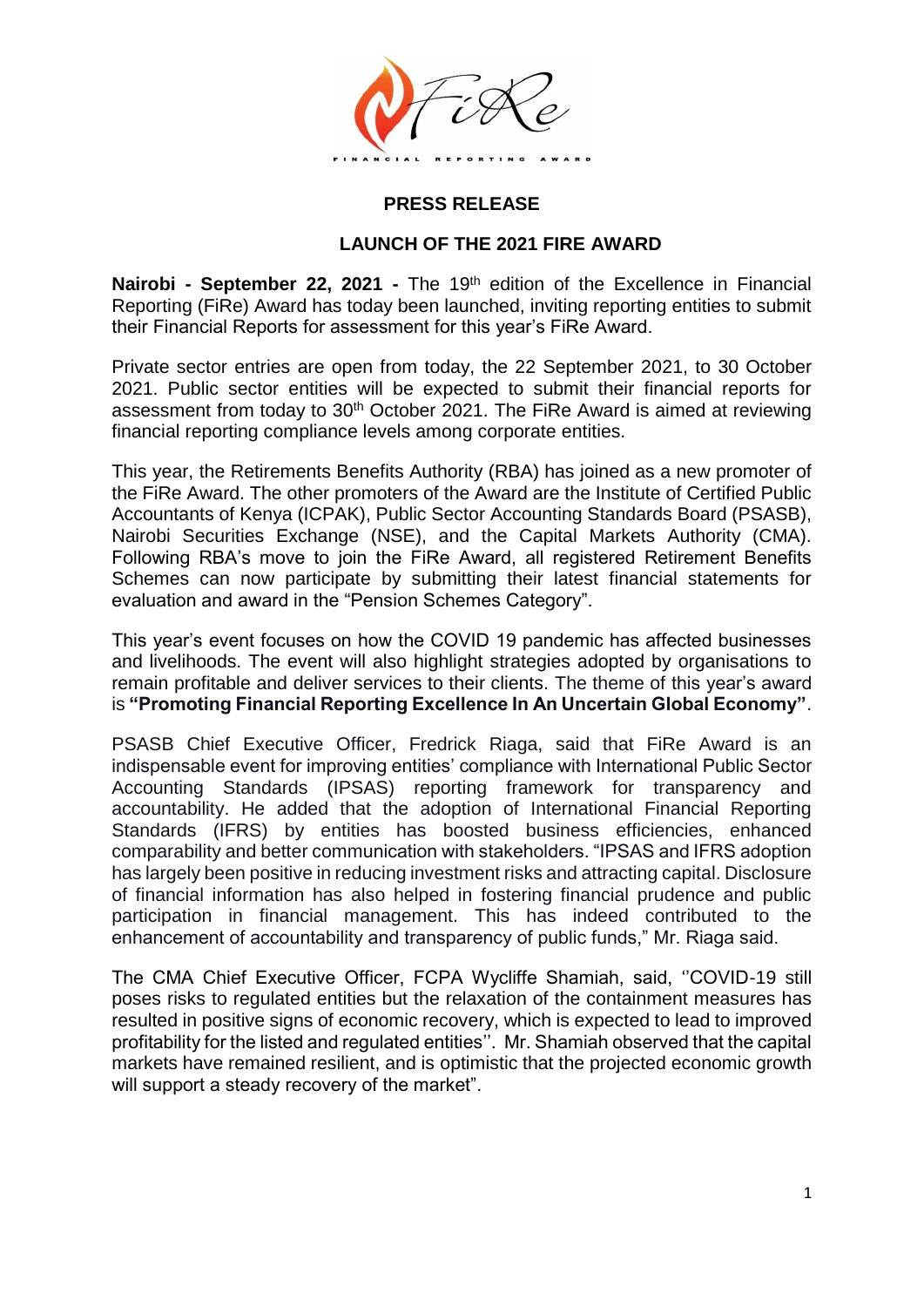

ICPAK Chief Executive Officer, CPA Edwin Makori, noted that the pandemic has greatly revolutionised accounting in the country. "The pandemic has significantly changed how financial reporting is done. Over the years, our focus has been on the requirements of the standards. This year, our focus is on the practical challenges of applying the Accounting Standards amidst COVID-19," said CPA Makori.

The NSE Chief Executive and Chairman of the FIRE Award Executive Committee, Mr Geoffery Odundo, observed that "The heightened turmoil in global financial markets, precipitated by the ongoing pandemic calls for a sound reporting and disclosure framework. This will ensure that investment decisions are based on accurate and timely information and enhance confidence in the capital markets while also lowering barriers to access to capital for issuers."

RBA Chief Executive Officer Mr. Nzomo Mutuku said that "RBA is delighted to join the FiRe Award promoters to upscale the financial reporting of registered retirement benefits schemes. "We hope that through this partnership, RBA will strengthen its regulatory role and enhance financial disclosure by Retirement Benefit Schemes which control over Kshs.1.2 trillion worth of assets''.

Some of the areas that will be evaluated in this year's Award include governance, environmental and sustainability reporting, compliance with applicable Accounting Standards and overall presentation of Annual Reports and Financial Statements.

Last year, FiRe Award attracted 244 entities from the public sector and 50 from the private sector, with similar numbers or more expected this year as the public sector deepens participation. The FiRe Award ceremony will be held on 17 December 2021 to recognise the best performing entities.

#### **###**

## **BACKGROUND INFORMATION ON THE FIRE AWARD**

The Financial Reporting (FiRe) Award is the most prestigious and coveted Award in East Africa for financial reporting. The Award is presented annually, during a colourful, gala evening hosted by the joint promoters - the Public Sector Accounting Standards Board (PSASB), Capital Markets Authority (CMA), the Nairobi Securities Exchange (NSE) and the Institute of Certified Public Accountants of Kenya (ICPAK).

For the last sixteen (16) years, the FiRe Award has been recognized and awarded the best reporting entities in East Africa. The Award aims to promote integrated reporting by enhancing accountability, transparency, and integrity in compliance with appropriate financial reporting framework and other disclosures on governance, social and environmental reporting by private, public and other entities domiciled in East Africa.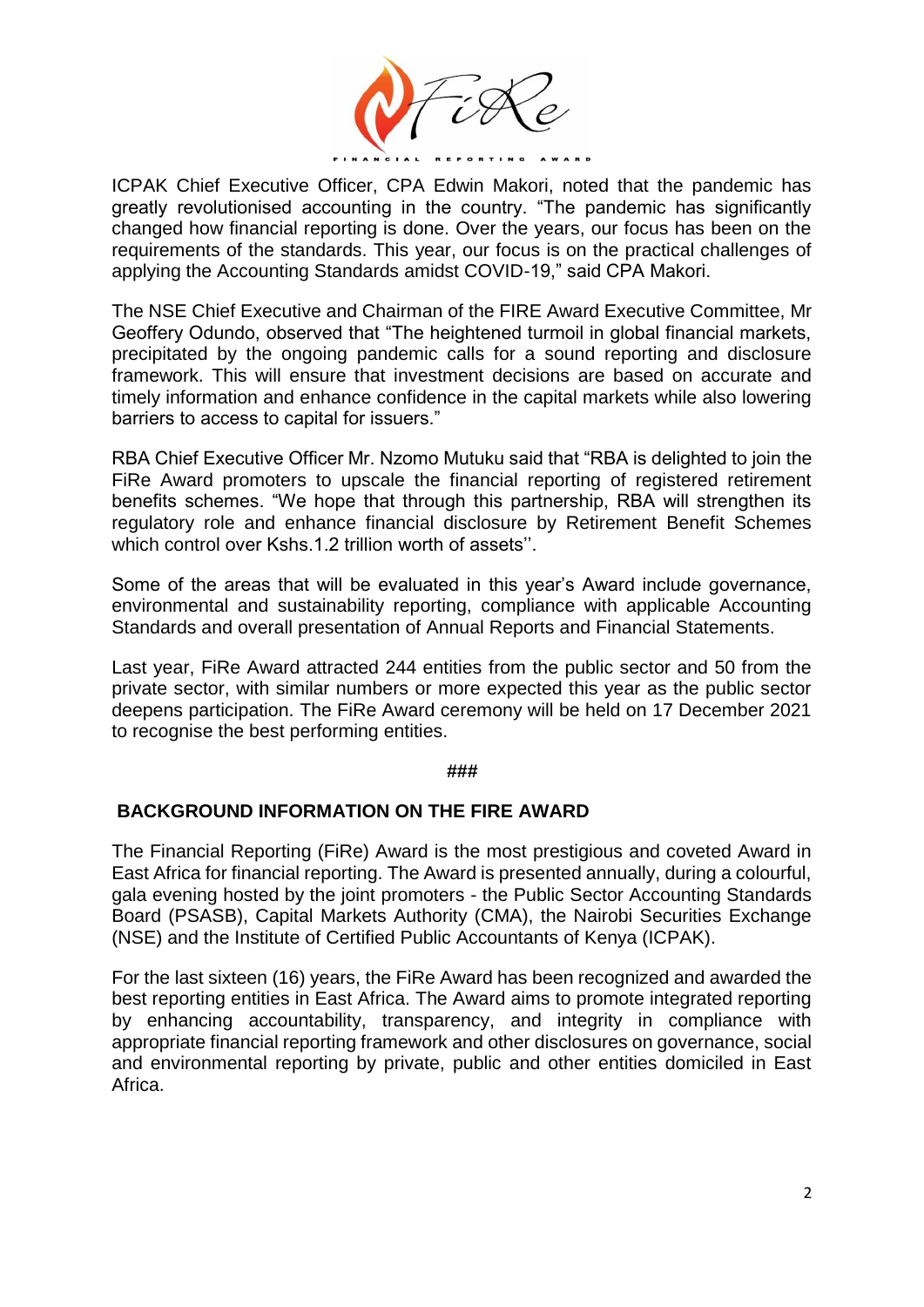

# **THE PROMOTERS**

# **PUBLIC SECTOR ACCOUNTING STANDARDS BOARD (PSASB):**

The Public Sector Accounting Standards Board (PSASB) was established under sections 192 to 195 of the Public Finance Management (PFM) Act 2012. The Board is mandated to provide frameworks and set generally accepted accounting standards for the development and management of accounting and financial systems and internal audit procedures by state organs and public entities as spelt out under Section 194 of the PFM Act.

**ICPAK:** The Institute of Certified Public Accountants of Kenya (ICPAK) is a statutory body that regulates the profession of accountancy in Kenya. The Institute has achieved recognition as a professional body for its contribution in finance and accounting education, governance, professional development, maintenance of high accounting, auditing and ethical standards. As a professional body concerned with protection of public interest, ICPAK is one of the most active thought leaders in governance and economic matters in the country and the region.

**NSE:** The Nairobi Securities Exchange (NSE) is the principal securities exchange of Kenya. Besides equity securities, the NSE offers a platform for the issuance and trading of debt securities. The NSE is a member of the African Securities Exchanges Association (ASEA) and the East African Securities Exchanges Association (EASEA). It is an affiliate member of the World Federation of Exchanges (WFE), an associate member of the Association of Futures Markets (AFM) and a partner Exchange in the United Nations Sustainable Stock Exchanges Initiative (SSE).

**CMA:** The Capital Markets Authority (CMA) was set up in 1989 as a statutory agency under the Capital Markets Act Cap 485A. It is charged with the prime responsibility of both regulating and developing an orderly, fair and efficient capital markets in Kenya with the view to promoting market integrity and investor confidence. The regulatory functions of the Authority as provided by the Act and the regulations include; Licensing and supervising all the capital market intermediaries; Ensuring compliance with the legal and regulatory framework by all market participants; Regulating public offers of securities, such as equities and bonds & the issuance of other capital market products such as collective investment schemes; Promoting market development through research on new products and services; reviewing the legal framework to respond to market dynamics; promoting investor education and public awareness; and protecting investors' interest.

**RBA:** The Authority was established under the Retirement Benefits Act andis mandated to: regulate and supervise the establishment and management of retirement benefits schemes; protect the interests of members and sponsors of retirement benefits sector; promote the development of the retirement benefits sector; Advise the Cabinet Secretary, National Treasury on the national policy to be followed with regard to retirement benefits industry and implement all government policies relating to the retirement benefits eindustry.